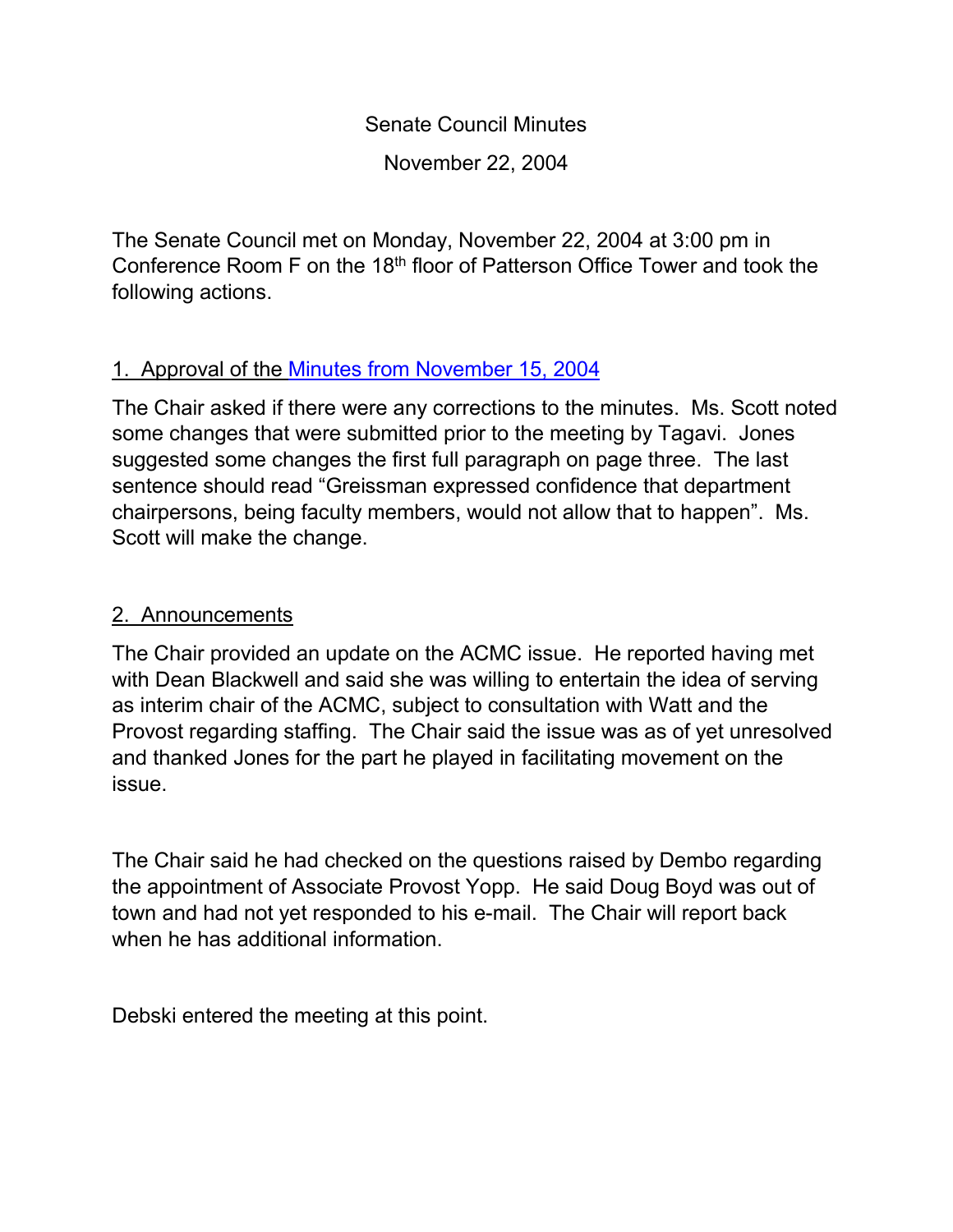The Chair said the new acting chair of the Department of Orthopedics requested a name change to the Department of Orthopaedics. He said his inclination was to follow the regular process of vetting the proposal through the Senate prior to Board approval. He noted that there had been several email exchanges during the approval of the Department of Orthopedics indicating their preference for the less-archaic spelling of Orthopedics. He explained that during previous administrations departmental name changes of a minor nature could be affected through the Chancellor but noted that under the current administration no such "minor change" had occurred. The Chair asked the Senate Council for its perspective on this issue.

Jones asked if the faculty of the department held opposing views on the proposed name change. Duke suspected the faculty would have strong opinions on this issue. Cibull said the name had not changed, just the spelling, and said it would be a misuse of Senate and Senate Council time to require this proposal to be vetted through the usual channels. He suggested finding a means to expedite the proposal. Tagavi suggested investigating whether the proposal had the support of the faculty.

Bailey reported that when the Academic Organization and Structure Committee met to consider this item, he had been corrected regarding the spelling of the proposal when he accidentally referred to it as the "Orthopaedics" proposal rather than the "Orthopedics" proposal. He wondered why spelling had been of such a concern only to have the spelling changed shortly after the passing of the proposal. He added that if the department wished to change the spelling the proposal should be expedited instead of having to be processed through all the committees and Councils. Tagavi agreed, noting that if the department faculty agreed the proposal should come directly to the Senate Council. Bailey concurred and suggested that the Department of Orthopedic's faculty opinion should be forwarded to the Senate Council for consideration.

Odoi entered the meeting at this point.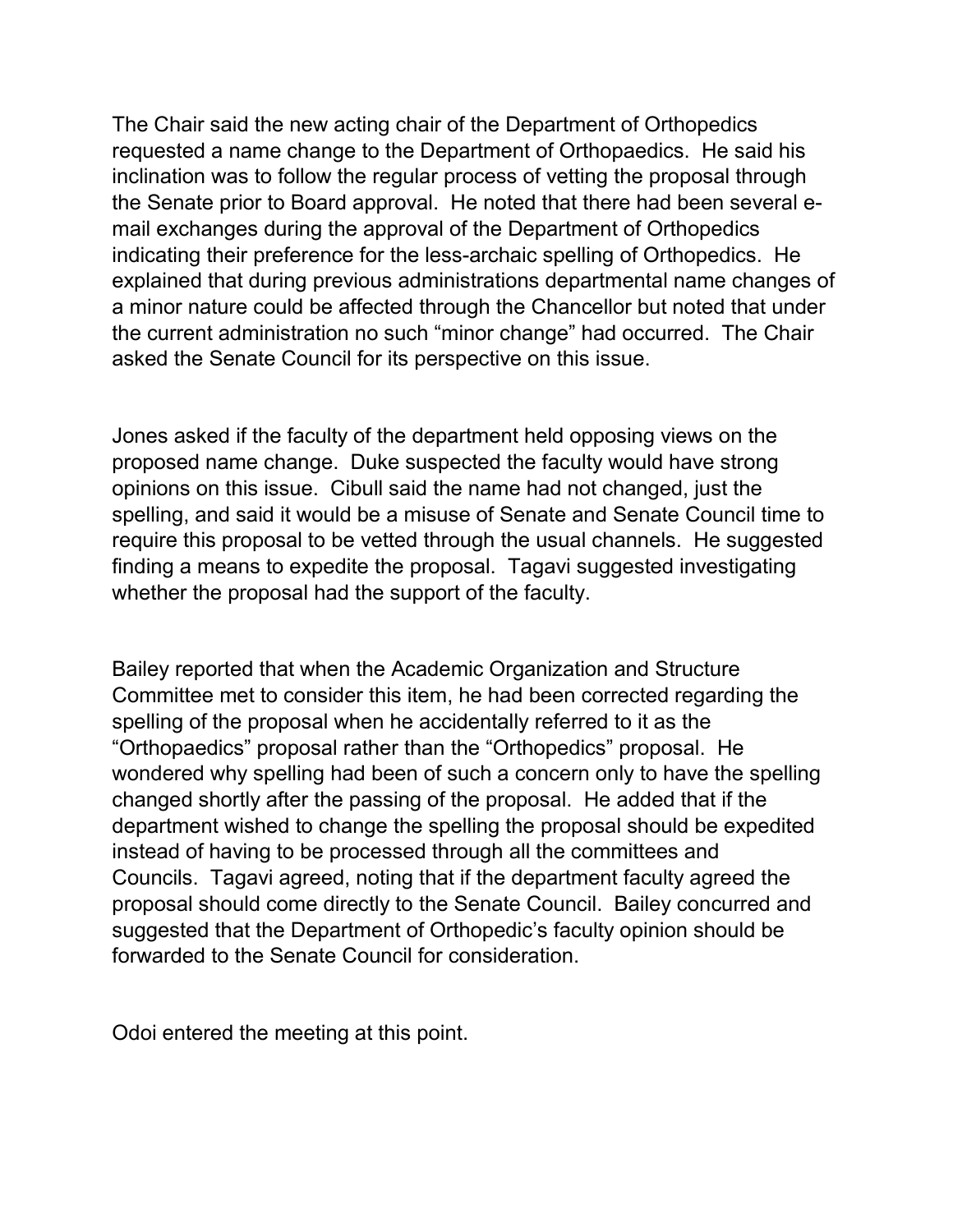The Chair agreed to expedite the proposal by eliciting from the acting chair of the department an explanation of the need for the change and a report on the view of the faculty. Bailey suggested requesting an explanation for the reversal in spelling, since such an issue was made of the spelling during the initial approval of the department.

Moore joined the meeting at this point.

Tagavi asked for clarification regarding the ACMC issue. The Chair replied that Dean Blackwell, the Provost and Watt were undertaking negotiations regarding a way in which the Senate Council interim proposal could work. Tagavi asked if it was time to send the proposal to the Senate. The Chair replied that the proposal had not yet been accepted by Dean Blackwell. Cibull asked if the ACMC was still meeting in the mean time.

Debski asked if the ACMC had forwarded a summary to the Chair regarding its discussion of its existence during a recent meeting. She reported having explained the Senate Council's proposal to the ACMC after which the ACMC's membership debated its fate. Debski said the main outcomes of the ACMC's deliberations were that it should continue as a Council with membership from the College of Public Health, that it endorsed the idea of the rotating deans serving as chairs, and that it urged the Administration to make the necessary resources available to provide secretarial support for the ACMC's continuing activities. She added that one other point existed regarding the need for people to recuse themselves from deliberations to avoid conflicts of interest when they had a direct relationship to proposals being presented. She said there was some debate among the members as to whether that pertained to presenters of the proposals or just the members of the committee.

Dembo entered the meeting at this point.

Debski said the ACMC members asked her to summarize the development of the issue, after which she became a quiet observer of their deliberations. She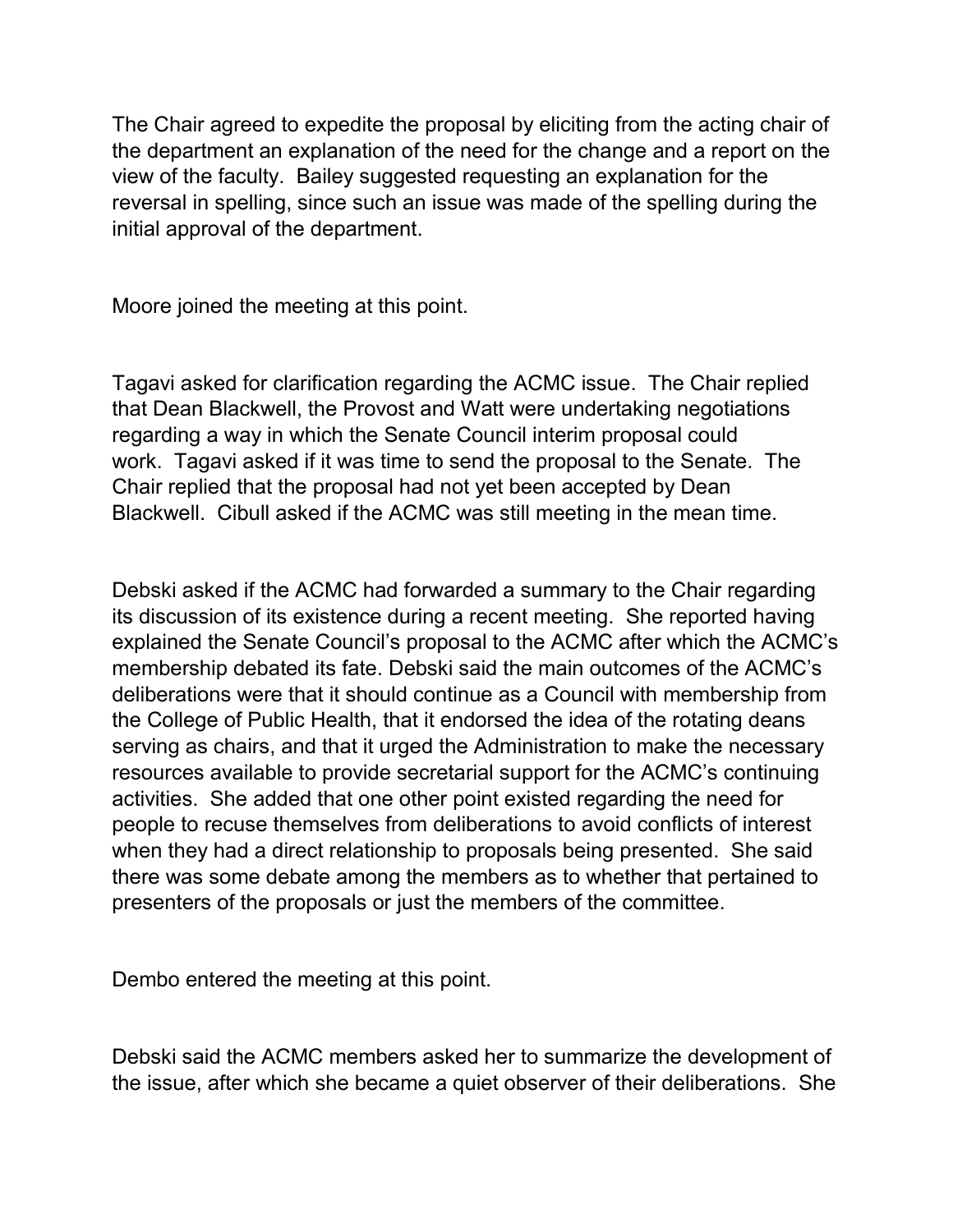reported that the ACMC would be amenable to Dean Blackwell serving as interim chair, but also said they would be equally accepting of Watt serving as chair. Debski said Watt indicating his willingness to serve as chair during the interim period.

The Chair said he had as of yet received no report from the ACMC and indicated his interest in seeing their report. Debski said that for the time being the ACMC was still meeting and considering curricular items.

### 3. Retiree Health Benefit Committee update

The Chair introduced the chair of the RHBC, Michael Tearney, and the Senate's representative to the committee, Sean Peffer, and thanked them for attending. Tearney said he was asked to chair the committee by Siemer and agreed to do so. He reported having a positive relationship with EVPFA Butler and looked forward to working with him. He noted the committee's composition was announced a week prior to this meeting by Butler. He noted the previous committee that addressed this issue, the Samuel committee, had been presented with a very narrow charge and the assumption that a problem existed. Tearney said there was a need to consider the revenue side of the equation while the Samuel committee considered only the costs. He said he was looking forward to receiving a report from the Controller's Office and Angie Martin that will present a representation of the unencumbered portion of the University's budget in layman's terms.

Tearney said an RFP had been issued to contract a consultant, but added that Mercer, the consultant for the original committee, had been excluded this time. He noted that he did not take exception with Mercer's work but thought a fresh perspective was necessary. He said a subcommittee recommended a consultant, which the University hired. The consultant being used is Hewitt, which is a firm that has experience with the issue of RHB in public universities, private universities and the public sector. Tearney said he expected to receive: a report from Human Resources, which will estimate how many employees will retire per year for the next ten years; a report from the Controller, which will report on the revenue aspect of the calculations; and a report from Hewitt, which will estimate the costs. He said the deadline for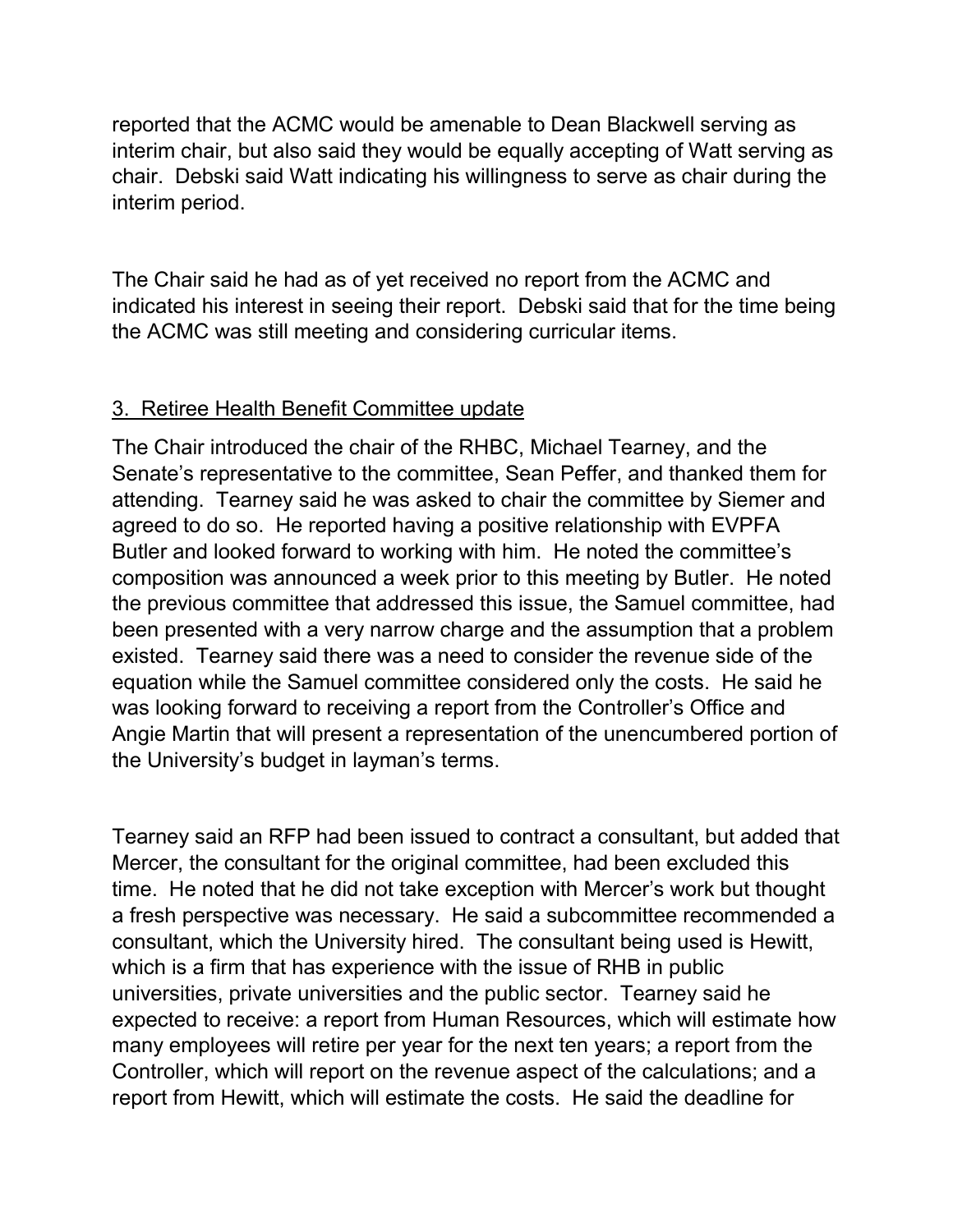these reports is January, after which time the committee will consider the reports and determine if a problem exists. Tearney said that if a problem does indeed exist, then it will ask Hewitt to provide a variety of scenarios offering different solutions. He said that if the proposals were unacceptable to the University then the committee would ask for other proposals.

Tearney said that the RHBC had established a web site that will be updated weekly once the regular meetings begin. He said the committee's aim will be transparency and open communication. He encouraged the Senate Council members to consult the web site regularly, but noted both he and Peffer will be available to provide reports and updates to the Senate and Senate Council. Tearney added that he thought the work done by the Samuel committee was good and thorough work, but felt also that the mistake made during the previous analysis involved a lack of communication with the University community. He said that the current RHBC would most likely be over communicative to make sure that transparency was maintained.

Dembo asked if the RHBC's recommendation would be forwarded to the Employee Benefits Committee. Tearney replied that was his understanding.

Tagavi asked if Tearney was retired. Tearney said he will be retired by the time the committee begins its work, but that that his only relationship with the University would be as a retiree. Tagavi asked if the emeriti faculty of the committee, Strupp, was the nominee of the emeriti faculty association. Tearney replied that he was one of the nominees and was selected because he had attended all of the previous committee's meetings and was knowledgeable on the subject. Tagavi asked if the RHBC would consider the ethics of changing the terms of retirement for persons already retired or about to retire. Tearney said he, as one of the committee members, would consider the equity implications of any recommendations. Peffer noted all of the constituent groups were represented on the committee and would therefore give voice to their own particular concerns.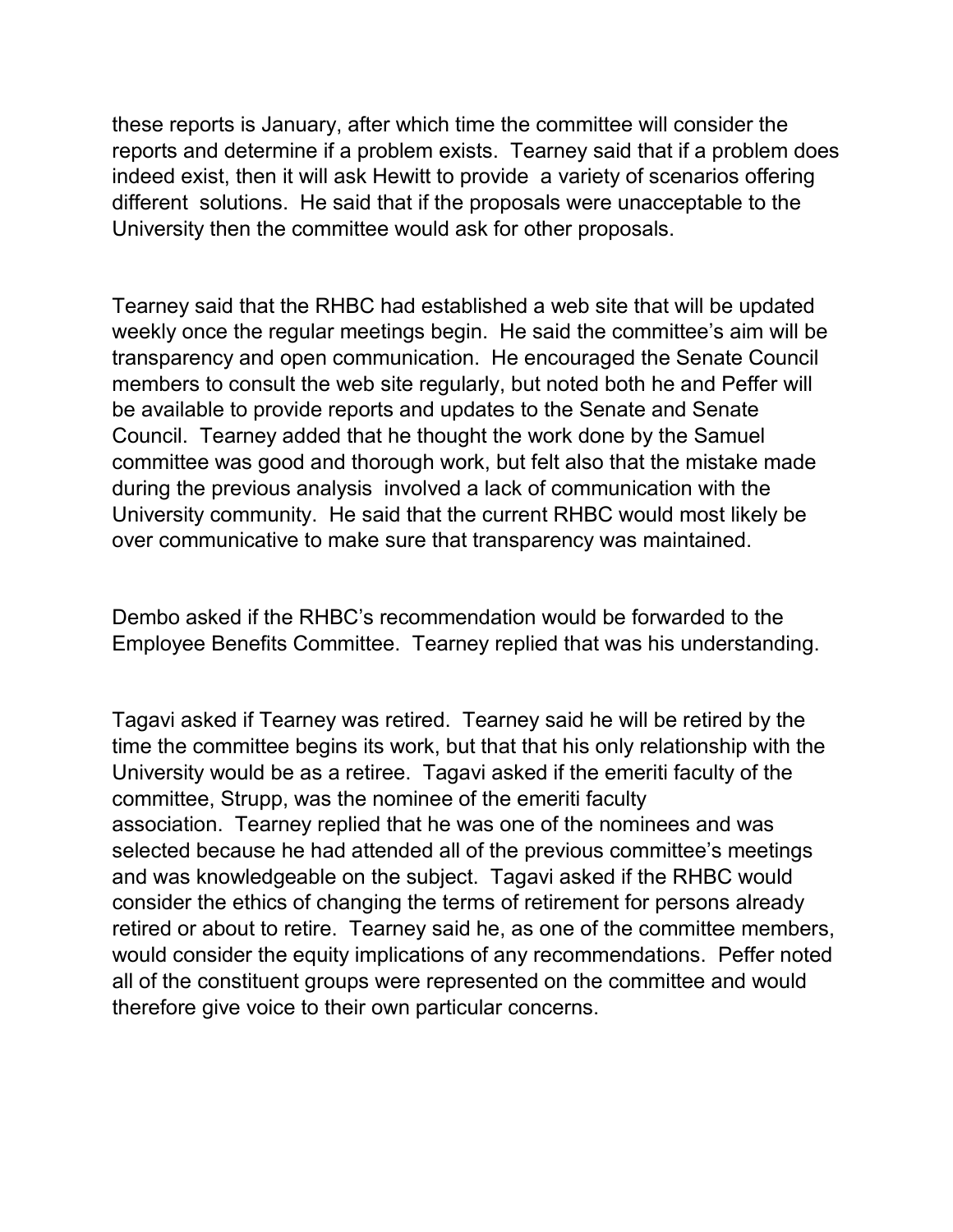Grabau asked if the three reports mentioned by Tearney would be available for public review. Tearney said that was his inclination but would need to receive clearance from the Administration to share the reports. Grabau and Tagavi, among other Senate Council members, applauded Tearney's approach for its openness.

The Chair thanked Tearney and Peffer for attending and looked forward to future updates regarding the RHBC's activities. Tearney and Peffer departed.

# 4. [Proposed Authorship Policy](http://www.uky.edu/USC/New/SCAgendas/20041122/Authorship%20Policy2.doc)

The Chair provided background on the item, noted considerable discussion on the listserv, and asked the Senate Council members for their input. Jones expressed concern about the authority of defining authorship as requiring a concurrence among all authors, which could include students and technicians, when in many cases the Principal Investigator should be responsible for making such a judgment. Bailey said he was uncertain as to why and how the proposal had evolved. The Chair replied that he was interested in hearing the opinions of the Senate Council first but noted that if there was interest beyond the meeting he would be glad to invite EVP Baldwin to attend a future meeting.

Tagavi indicated he would not reiterate [the comments he offered in his email](http://www.uky.edu/USC/New/SCAgendas/20041122/Kaveh%27s%20Comments%20on%20Authorship%20Policy.doc)  [to the listserv.](http://www.uky.edu/USC/New/SCAgendas/20041122/Kaveh%27s%20Comments%20on%20Authorship%20Policy.doc) Instead, he presented an additional point: The proposal claims that authorship disputes are not "research misconduct" per se. Still the proposed policy can potentially make a violation out of them. Imagine a paper with 'five authors where the first four agree on the order of the authorship while the last one does not. Assume the last one takes this to the dean and the Dean agrees with him/her and, directing the lead author to change the order of authorship. If the name order is not changed, the other four authors could be charged with insubordination.

Several Senate Council members expressed concern regarding the disciplinespecific nature of the policy, the need for a University-wide authorship policy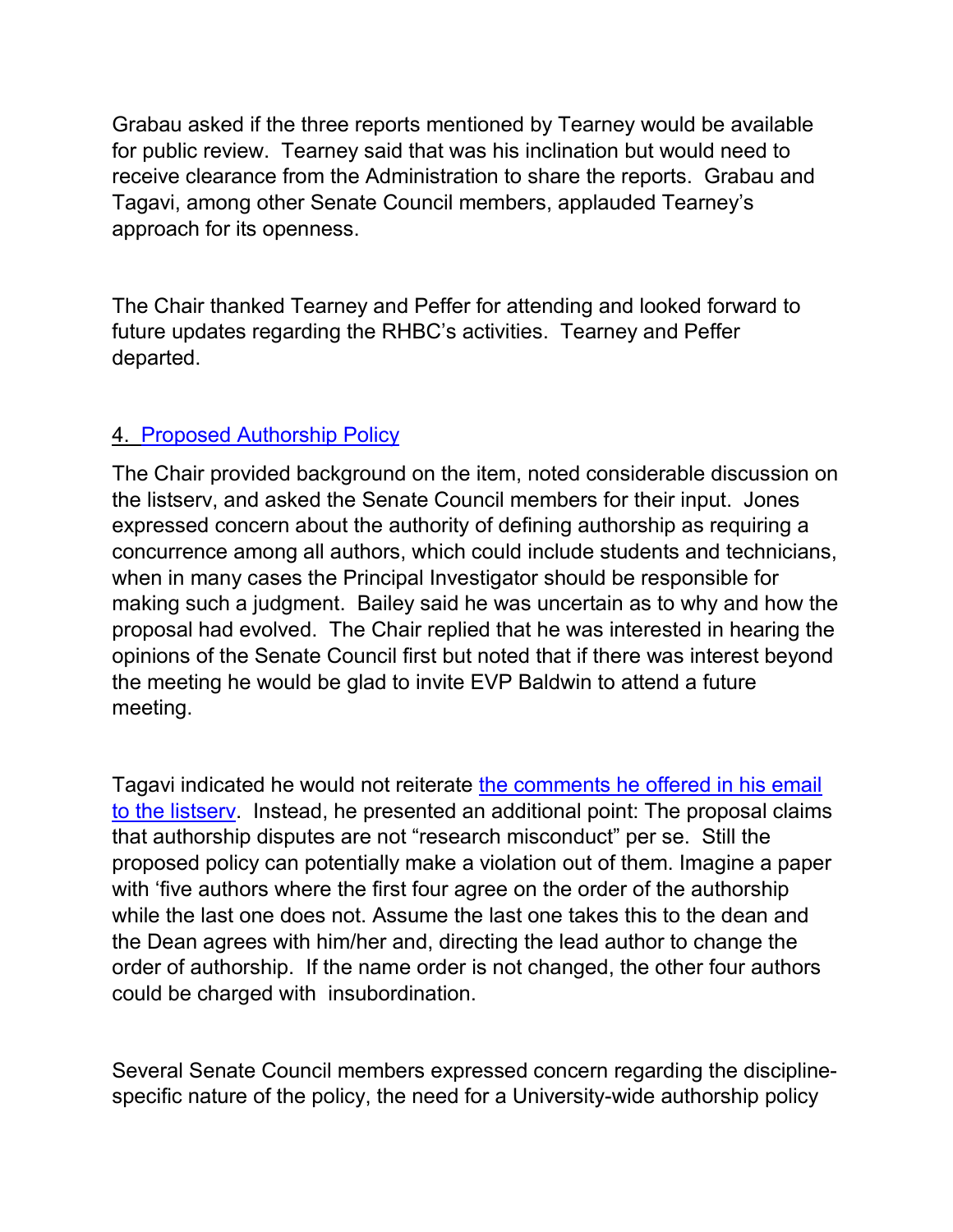when many journals enforce contradictory policies, the University's authority to adjudicate conflicts in journal publications, and the trouble the proposed policy may cause with various governing boards. After brief deliberations, the Senate Council members suggested inviting Baldwin to attend a subsequent meeting to explain the rationale behind the proposed policy. The Chair will meet with Baldwin to indicate the range of concerns expressed by the Senate Council and indicate its receptiveness to her visit at a subsequent Senate Council meeting if she has additional information that might reshape the Council members' views on this subject.

#### 5. [Proposed changes to Senate Rules regarding Board of Trustees Elections](http://www.uky.edu/USC/New/SCAgendas/20041122/RC-027%20--%20v3-boardelections.doc)

Tagavi said the rationale for the proposal was to clarify the rule, allow for electronic election, allow for elections during the spring semester, and create provisions for the event of a tie.

Duke suggested that perhaps in the future the SR could be updated to allow for electronic nominations. Tagavi said the problem was the need to obtain ten signatures per nominee. Duke suggested using digital signatures or some other electronic medium. Tagavi said that another problem would be the number of nominees received if an electronic process was implemented. Jones noted that a change to SRs for future elections if the necessary technology became widely available would not be difficult to effect.

The Chair expressed concern about the last sentence of section C. He requested clarification as to whether the proposal meant to inform the top two nominees of a tie or to invite them to attend the random drawing. Tagavi said the intent of that particular part of the proposal was to inform the candidates of the tie and invite them to attend the random drawing. The Chair suggested making that part of the language specific. Tagavi will amend the language.

Cibull suggested that perhaps the Rules and Elections committee should not be explicitly stated as being the final arbiter in the event of unanticipated election problems. The Chair suggested that naming the Senate Council as final arbiter would grant increased legitimacy to the process. Tagavi noted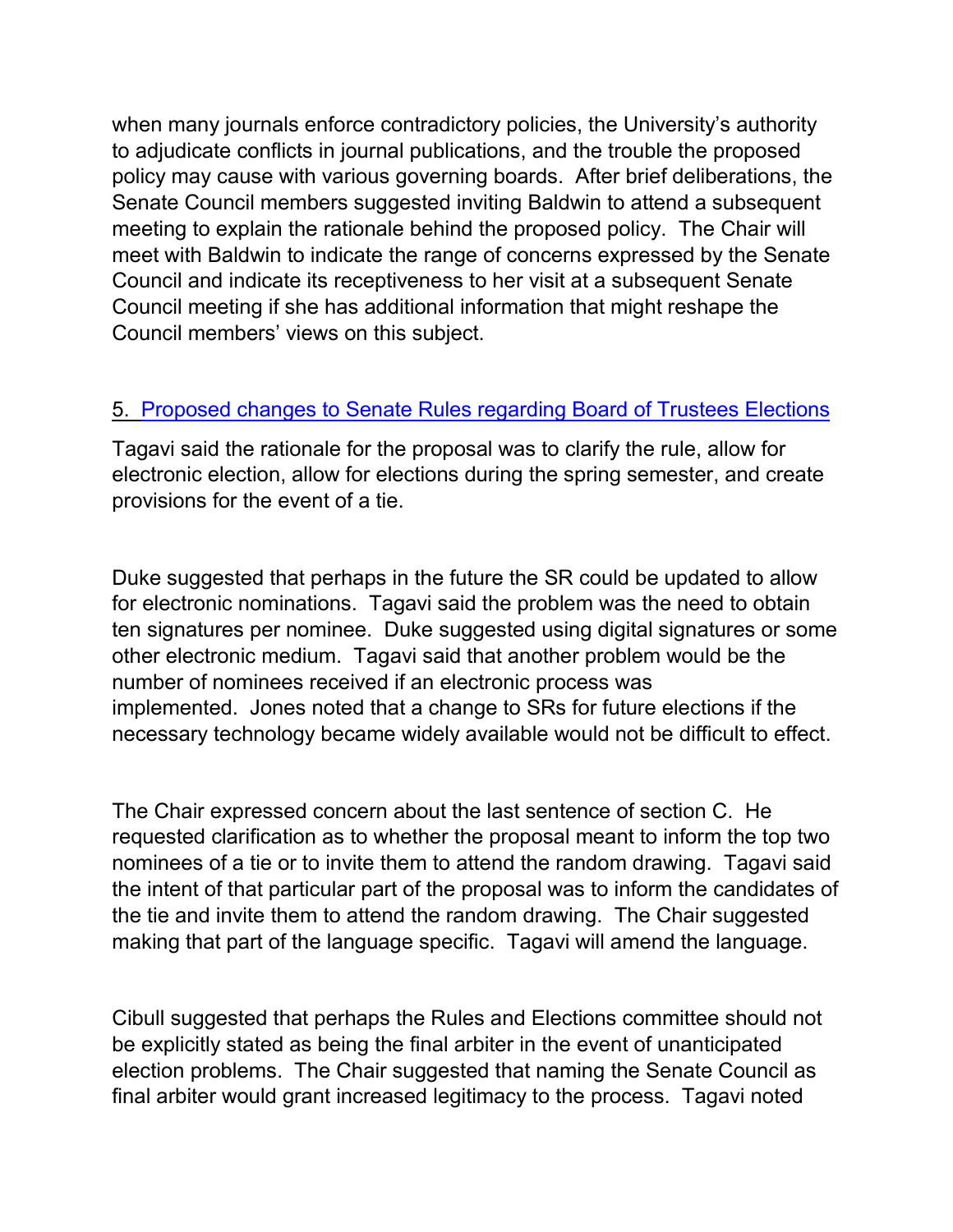that quick decisions are necessary in the event of election problems and suggested stopping the election to wait for the Senate Council to convene would be problematic. He noted that the members of the election committee are on hand during the election to authenticate the election and to be present in the event of unexpected situations. Cibull and the Chair said they understood.

The Chair said he would still prefer the Senate Council to have a role. Greissman suggested including language that the Rules and Elections committee "shall act to resolve the problem, subject to the final review of the Senate Council". Tagavi said that certain solutions are not reversible and suggested instead that appeals to the Senate Council be allowed, after the fact. Various Senate Council members expressed agreement. The proposed rule will be amended to note the dropping of the word "final" in regard to the arbitration of the committee. Kaalund suggested including the concept that the candidate should be able to appeal to the Senate Council. Jones said only the affected candidate should be allowed to appeal. Kaalund suggested wording that "the affected candidate may appeal the decision to the Senate Council, which will be the final arbiter".

Jones made a **motion** that the proposal, as amended, be forwarded to the Senate for approval with a positive recommendation, effective immediately. Kaalund **seconded** the motion, which **passed** without dissent.

There being no further business, the meeting adjourned at 4:30.

Respectfully submitted by

[Ernie Yanarella,](mailto:ejyana@email.uky.edu) Chair

Members present: Bailey, Cibull, Debski, Dembo, Duke, Grabau, Jones, Kaalund, Moore, Odoi, Staben, Tagavi, Yanarella.